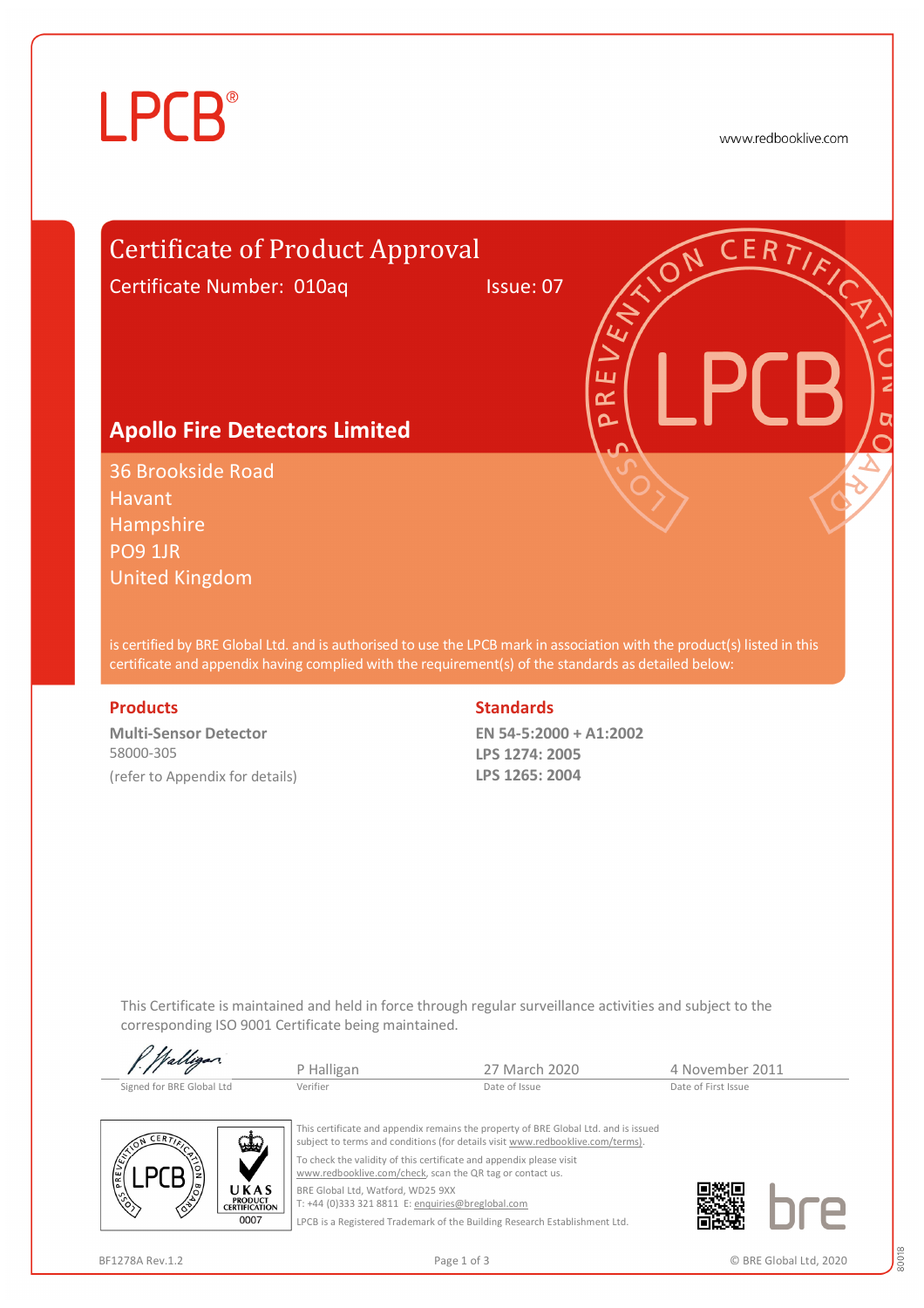# **LPCB**®

## Appendix to Certificate No: 010aq Issue: 07

### **Apollo Fire Detectors Limited**

| Certified<br>Product | <b>Description</b>                                                                                                                                                                                                                                                                                                                                                                                                                                                                                                                                                                                                                                                                     | LPCB Ref.No. |
|----------------------|----------------------------------------------------------------------------------------------------------------------------------------------------------------------------------------------------------------------------------------------------------------------------------------------------------------------------------------------------------------------------------------------------------------------------------------------------------------------------------------------------------------------------------------------------------------------------------------------------------------------------------------------------------------------------------------|--------------|
| 58000-305            | Analogue Addressable CO/Heat Multisensor Detector (45681-210 base)<br>Notes:<br>Approved with the following mode configurations:<br>$\mathbf{1}$ .<br>Mode 1:30 ppm with high thermal enhancement (most sensitive)<br>Mode 2:33 ppm with CO only<br>$\overline{\phantom{0}}$<br>Mode 3: 40 ppm with low thermal enhancement (nominal sensitivity)<br>Mode4: 45 ppm with high thermal enhancement (least sensitive)<br>$\overline{\phantom{0}}$<br>Mode 5: heat only A1R<br>$\overline{\phantom{0}}$<br>Mode 1, 3 and 4 are approved to LPS 1274:2005 and EN 54-5:2000 +A1:2002<br>2.<br>Mode 2 is approved to LPS 1265:2004<br>3.<br>Mode 5 is approved to EN 54-5:2000 +A1:2002<br>4. | 010aq/01     |
|                      | Conditions of approval include:<br>a) The 58000-305 should only be installed in accordance with the<br>manufacturer's recommendations.<br>The 58000-305 should not be set only as as carbon monoxide fire detector<br>b)<br>where there is a specific risk of rapid burning/flaming fires.<br>Refer to technical publication PP2382 for limitations on the use of carbon<br>C)<br>monoxide fire detection.                                                                                                                                                                                                                                                                             |              |

#### **Base**

45681-210 Standard intelligent mounting base

This Certificate is maintained and held in force through regular surveillance activities and subject to the corresponding ISO 9001 Certificate being maintained.

|                                                                             | P Halligan                                        | 27 March 2020                                                                                                                                                                                                                                                                                             | 4 November 2011     |
|-----------------------------------------------------------------------------|---------------------------------------------------|-----------------------------------------------------------------------------------------------------------------------------------------------------------------------------------------------------------------------------------------------------------------------------------------------------------|---------------------|
| Signed for BRE Global Ltd                                                   | Verifier                                          | Date of Issue                                                                                                                                                                                                                                                                                             | Date of First Issue |
| CERT.<br>√طع<br>PREVENT<br>/ී/<br>UKAS                                      | BRE Global Ltd, Watford, WD25 9XX                 | This certificate and appendix remains the property of BRE Global Ltd. and is issued<br>subject to terms and conditions (for details visit www.redbooklive.com/terms).<br>To check the validity of this certificate and appendix please visit<br>www.redbooklive.com/check, scan the QR tag or contact us. |                     |
| $\mathcal{L}_{\mathcal{S}}$<br><b>PRODUCT</b><br>∕È<br><b>CERTIFICATION</b> | T: +44 (0)333 321 8811 E: enquiries@breglobal.com |                                                                                                                                                                                                                                                                                                           |                     |
| 0007                                                                        |                                                   | LPCB is a Registered Trademark of the Building Research Establishment Ltd.                                                                                                                                                                                                                                |                     |

80018